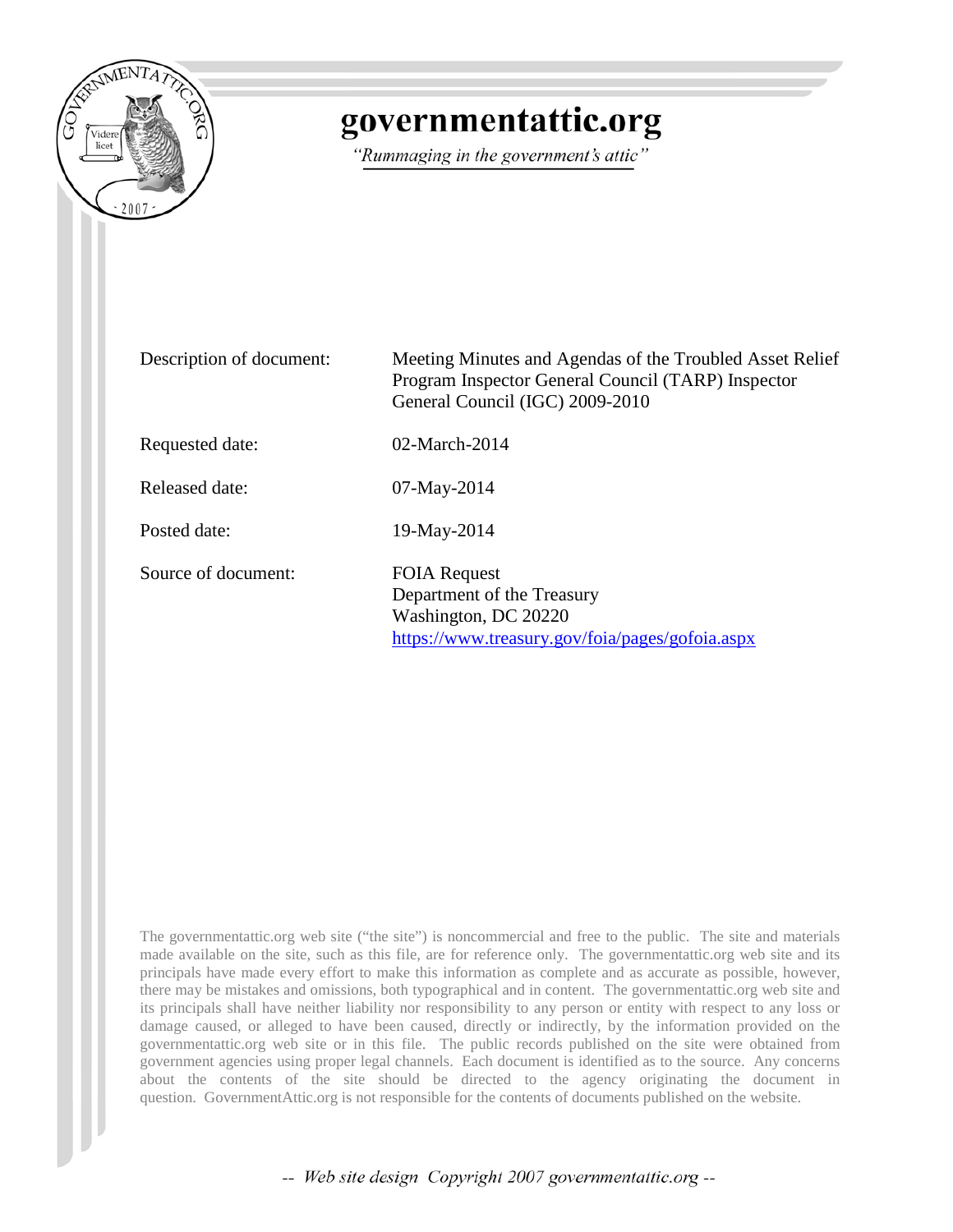

**OFFICE OF THE SPECIAL INSPECTOR GENERAL**  FOR THE TROUBLED AsSET RELIEF PROGRAM 1801 L STREET, NW

WASHINGTON, D.C. 20220

Re: FOIA 2014-03-098 May7, 2014

This is the final response to your Freedom of Information Act (FOIA) request to the Special Inspector General for the Troubled Asset Relief Program (SIGT ARP), dated March 2, 2014. You requested a copy of the "Meeting Minutes and Agendas of the TARP IGC" for the time period of January 2010 to present.

In response to your request, SIGTARP searched its system(s) of records and identified two pages of information responsive to your request.<sup>1</sup> However, certain information has been withheld pursuant to 5 u.s.c. § 552 b(5).

Exemption b(5) protects inter-agency or intra-agency memorandums or letters which would not be available by law to a party other than an agency in litigation with the agency. The Supreme Court has noted the coverage of Exemption 5 is quite broad, encompassing both statutory privileges and those commonly recognized by case law, and that it is not limited to those privileges explicitly mentioned in its legislative history (often referred to as "other'' privileges). The three most frequently invoked privileges are the deliberative process privilege (or "executive privilege"), the attorney work-product privilege, and the attorney-client privilege.

The Department of Treasury's Freedom of Information Regulation, 31 C.F.R. § 1.5(i)(1)(ii), provides for administrative review of any denial of information if a written appeal is filed within 35 days from the date of this letter. If you should choose to appeal, your appeal should be sent to Freedom of Information Appeal, Departmental Offices, Assistant Director, Disclosure Services, Department of the Treasury, 1500 Pennsylvania Avenue, NW, Washington, DC 20220, and should be accompanied by a copy of your initial request, a copy of this letter, and your statement of circumstances, reasons and arguments supporting disclosure of the requested information. Please reference the above FOIA request number when making inquiries about this matter.

Sincere **Deputy General Counsel** 

Enclosure

<sup>&</sup>lt;sup>1</sup> Please note that the Agenda from February 19, 2010, was the last known TARP IGC meeting. The Agenda from Mayl, 2009, while technically outside the scope of your request, is included as a proactive disclosure.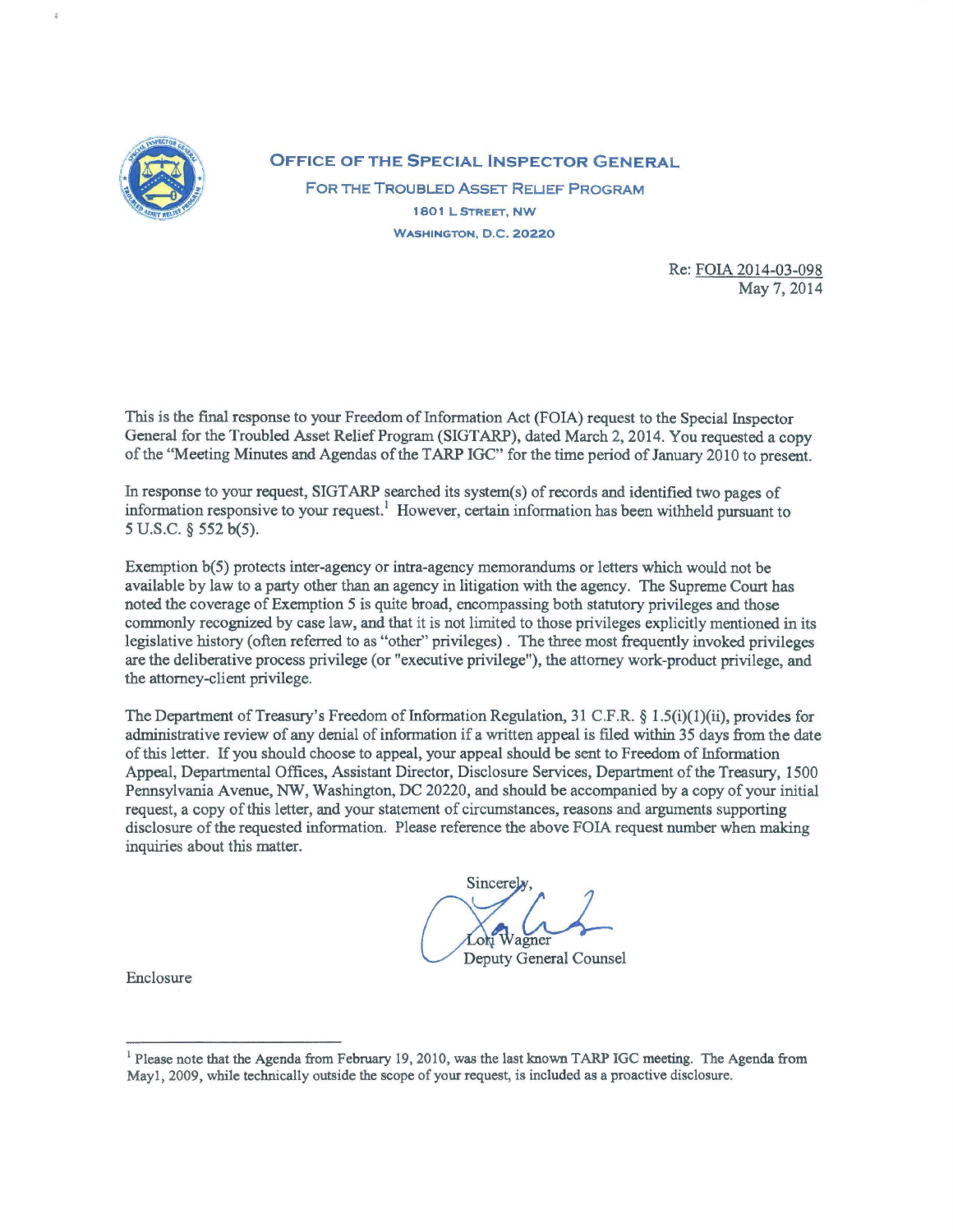## TROUBLED ASSET RELIEF PROGRAM INSPECTOR GENERAL COUNCIL

#### Meeting, February 19, 2010

- 1) SIGTARP Update
	- a. Quarterly Report-Thanks for Vetting Assistance
	- b. Space and Expansion
- 2) Discussion re: TARP Programs
	- a. Extension ofTARP until October 2010
	- b. Treasury shift in focus from large banks to mortgage modification, small business lending, and support of the asset backed securities market
	- c. TALF-ending in March and June
	- d. PPIP $\frac{1}{2}$  and ongoing investigations
	- e. HAMP Advance Fee Schemes
	- f. CPP-no further applicants
- S) Treasury's announcement of new small business lending program
	- a. Not under TARP
	- b. Incentives for lending
	- c. Subject to Congressional action
- 4) Use of Funds
- 5) Audit Issues
	- a. Pending audits: Warrants, HAMP (Status and Challenges), HAMP (Internal Controls), Governance (w/GAO), Citi Ring Fence, Dealership Closings, CPP Conditional Approval, PPIP (Internal Controls), PPIP (Selection Process), TALF (Collateral Monitors), Special Master's Rulings on Executive Compensation, TARP Exit Process.
- 6) Investigation Issues
- 7) Next Meeting- May 21, 2010?